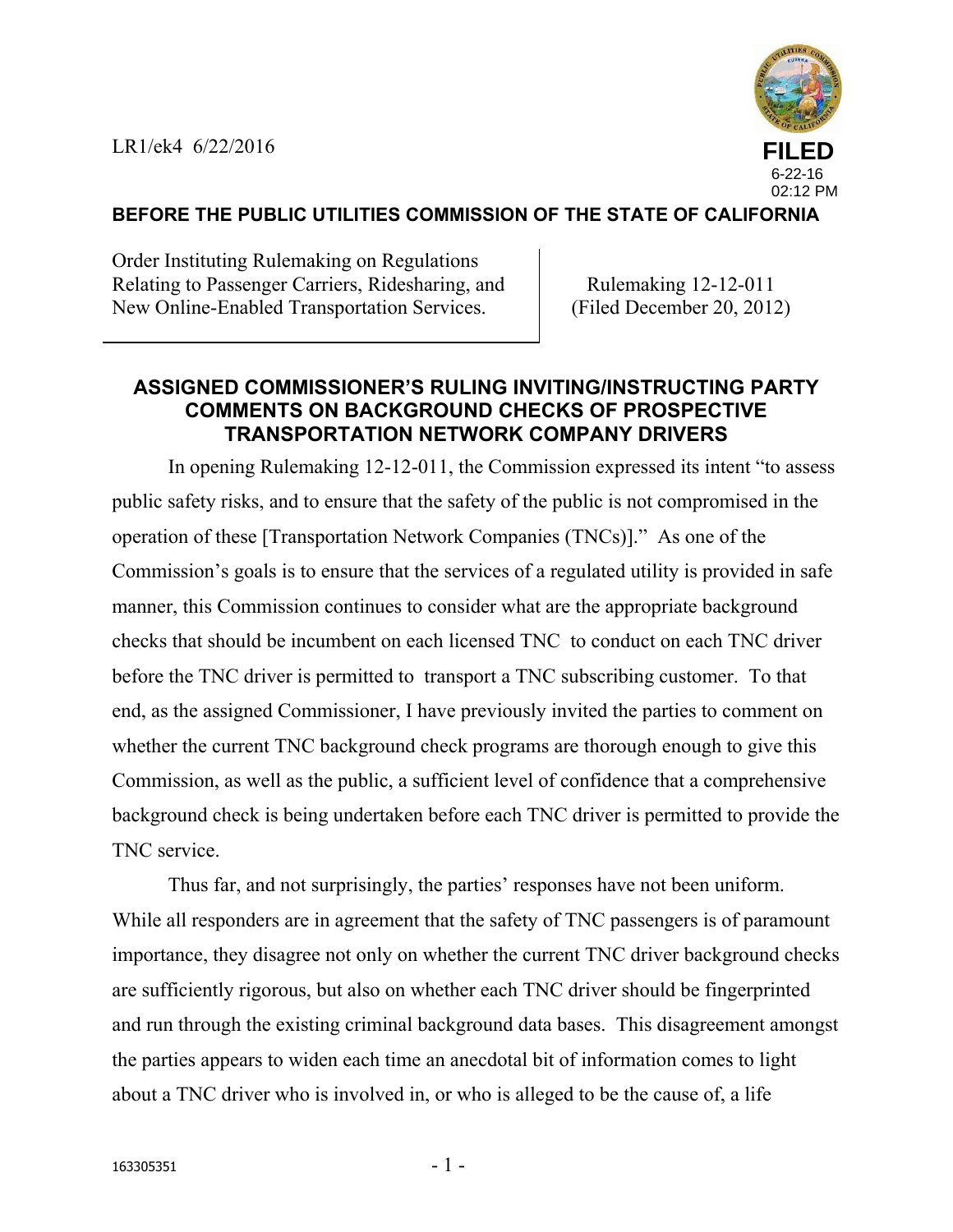threatening or fatal incident. As a result of the ever-changing landscape of information, I believe that it is prudent that the Commission continue to explore whether each TNC's current method of conducting criminal background checks before hiring a TNC driver is as effective as fingerprint-based criminal background checks that are conducted by other business operations. I am also interested in gathering concrete information regarding the potential benefits and/or possible harms if the Commission were to require all prospective TNC drivers to undergo a fingerprint-based background check.

Finally, given the national importance of TNC background checks, and to assist the Commission in ascertaining a broader sense of public opinion, I am interested in hearing from members of the public who are not parties to this proceeding. I have created a process for submitting e-comments to the Commission's Public Advisor's Office. The Commission will consider the e-comments in its decision-making process.

In order to submit an e-comment, please click this link and follow the instructions: http://www.cpuc.ca.gov/webform.aspx?ekfrm=11394.

# **A. Questions that all parties are invited to address**

- 1. What are the specifics of a fingerprint-based background check performed through the California Department of Justice (CA DOJ), and what are the comparable specifics of the process currently used by the TNCs?
	- a. Which databases does each form of background check use, and what are the pros and cons of each database, such as frequency of updates, the time between a conviction and when it posts to the background check service provider's database(s), reliance on local law enforcement, and false positives?
	- b. Provide a chart that lists each county in California and the databases that the respective background check service provider checks for each county, including the following information for each database, as applicable:
		- i. The source of the data, the name of the database used, and a brief description of the data included in the database.
		- ii. The date range of the oldest data and the most recent data included.
		- iii. How often the information is updated.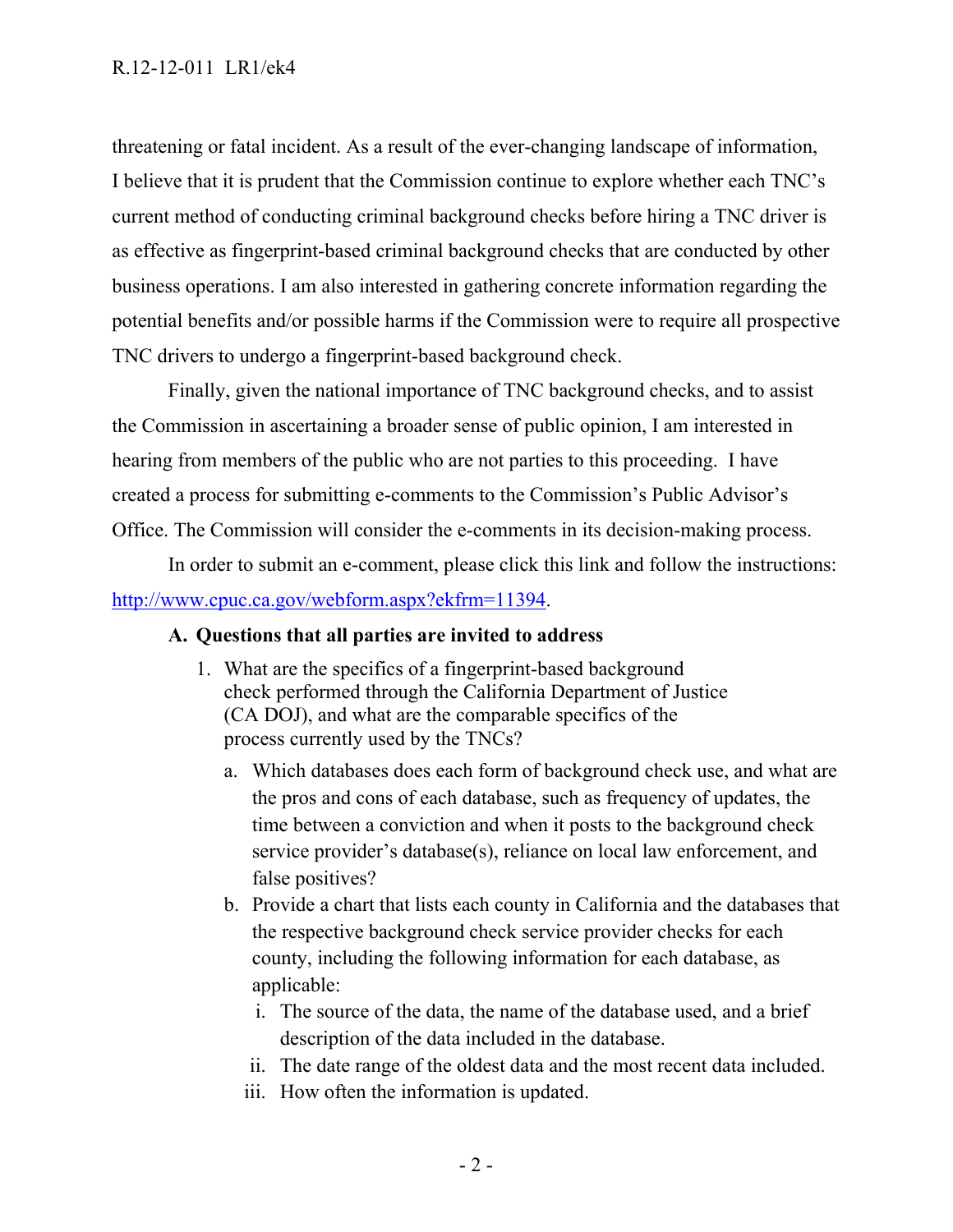- iv. How the background check service provider checks the databases (by name, social security number, fingerprints, etc.).
- v. A list of the counties for which no data is available.
- c. How does the existing TNC criminal background check process specifically verify that the identity of a driver applicant is the same as purported by the applicant?
- d. How does the existing TNC criminal background check process account for drivers who submit aliases or false SSNs?
- e. Compare timelines between the process conducted by TNCs today and a fingerprint-based background check performed through CA DOJ.
- f. Under the process used by TNCs today, what empirical evidence exists, if any, that driver applicants will be approved despite having a disqualifying criminal record due to a failure to transmit this criminal record to/from the relevant database?
- g. Under the fingerprint-based CA DOJ process, what empirical evidence exists of the same risk set out in (f)?
- 2. Describe any alternative background check methods aside from fingerprinting and social security number (SSN) tracking that establish a driver's identity.
- 3. What empirical evidence demonstrates the effectiveness or ineffectiveness of fingerprint-based background checks and SSN-based background checks to establish applicant identity and produce a lawful, accurate record of the applicant's criminal history?
- 4. Should individuals who apply to drive for more than one TNC be required to undergo multiple background checks?
	- a. What is the feasibility of driver applicants submitting a single background check to work for multiple TNCs?
- 5. Who should bear the costs of a fingerprint-based background check?
- 6. Are LiveScan sites readily accessible to potential drivers in urban and rural areas of California?
- 7. What are the criteria beyond those set forth by the Commission in Decision 13-09-045, if any, for a TNC to reject an applicant to become a TNC driver based on the information contained in their background check?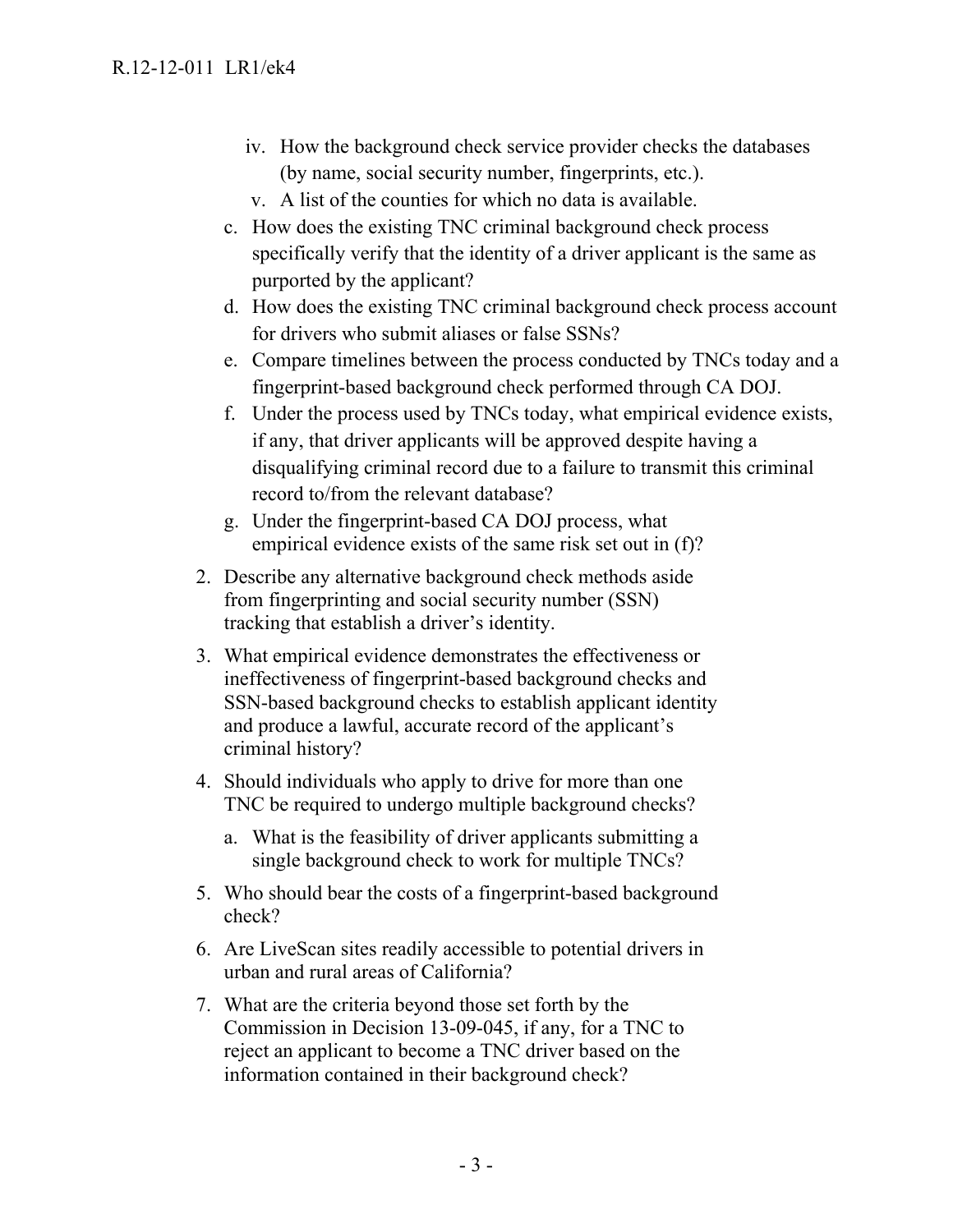- a. Are potential drivers notified if they failed their background check?
	- i. If so, how much detail are they provided about the reasons for their rejection?
	- ii. If so, are drivers able to appeal the rejection?
- b. What are the criteria, if any, for waiving or disregarding a normally-disqualifying criminal record?
	- i. Is there a process for an applicant to request a waiver under these criteria?
	- ii. In what form (website, individual e-mail, meeting, etc.) is the process communicated to the applicant?
- 8. Do fingerprint-background checks return results on arrests and/or final dispositions (e.g., convictions)?
	- a. If arrests are returned without corresponding final dispositions in background check results, can they be relied upon to reject a driver?
	- b. If arrests may be relied upon to reject drivers, who bears the burden to demonstrate that an arrest did not lead to a conviction?
- 9. Would requiring fingerprint-based background checks have a disparate impact on minority communities such as African-Americans or Latinos who are seeking to become TNC drivers? If so, explain your response and provide any available statistical data on the rate that African-Americans, Latinos, Whites and Asians are rejected due to fingerprint based background checks.
- 10. For TNCs that currently use it, if a fingerprint-based background check turns up potentially disqualifying information about a TNC driver applicant, does the TNC conduct a further review of the applicant to determine if there are some mitigating factors or other information that should be taken into account before deciding to accept/reject an applicant? If so, describe that process.
- 11. If a SSN-based background check turns up potentially disqualifying information about a TNC driver applicant, does the TNC conduct a further review of the applicant to determine if there are some mitigating factors or other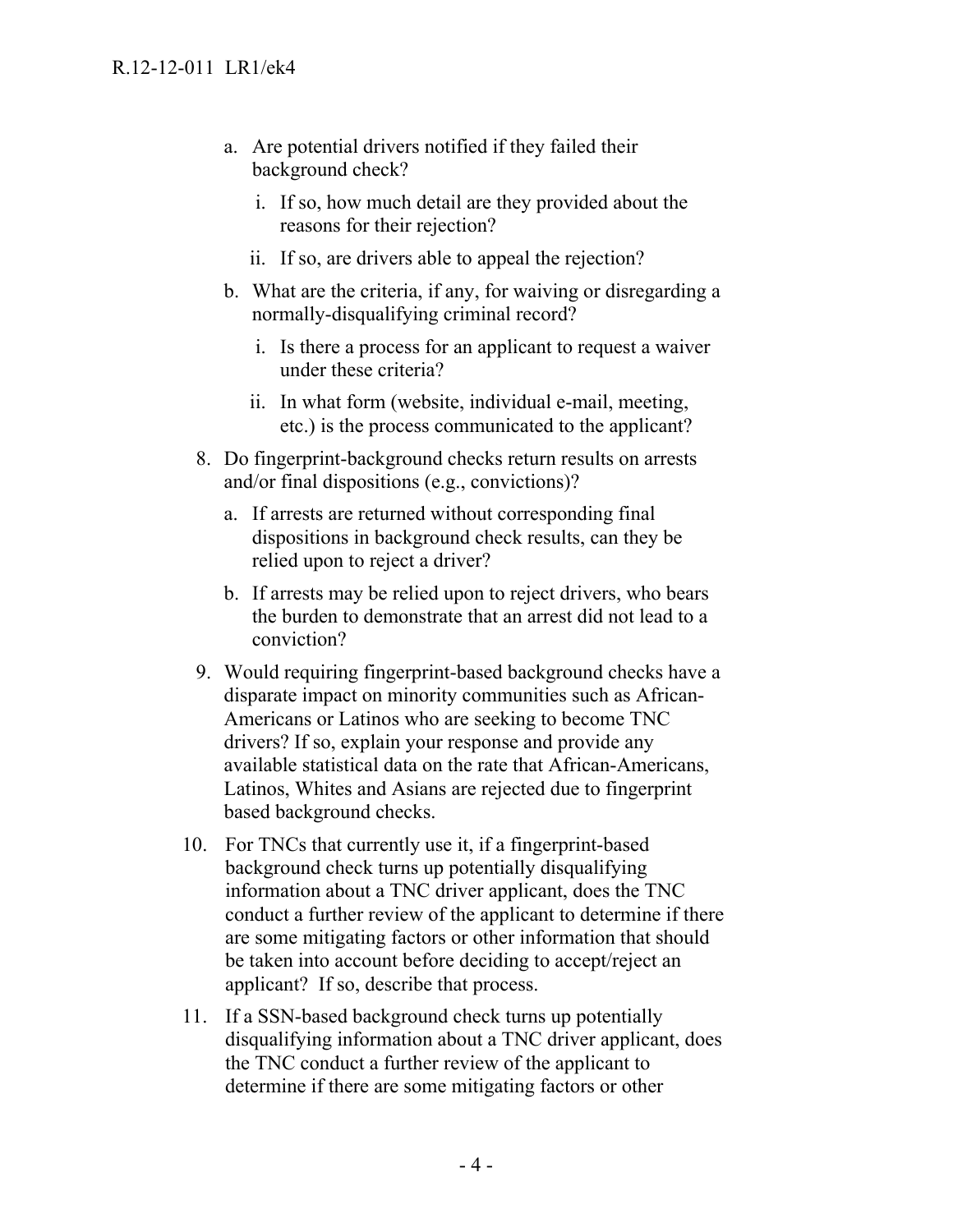information that should be taken into account before deciding to accept/reject an applicant? If so, describe that process.

- 12. Where a taxi company or licensed Transportation Charter Party (TCP) or Passenger Stage Corporation (PSC) has hiring practices in place that are responsive to Questions 7-11, please describe.
- 13. Would subjecting all prospective TNC drivers to a fingerprint-based background check violate any state statute, federal statute, decisional law, policy, order, rule, or directive? If so identify every such state statute, federal statute, decisional law, policy, order, rule, or directive and explain how a fingerprint-based background check would result in a violation.
- 14. What would be the benefit(s), if any, in requiring all prospective TNC drivers to undergo a fingerprint-based background check?
- 15. Does the Commission have the authority to review records collected by a third party office other than the CA DOJ? Public Utilities Code Section 308.5 allows designated peace officers the right to see Department of Justice state summary criminal history information. Does this authority extend to third party collected criminal background checks?

#### **B. Questions that each TNC licensed in California is instructed to answer**

- 1. For 2014, how many persons applied to be a TNC driver in California with your company?
- 2. For 2014, how many of the persons who applied to be a TNC driver in California with your company were subjected to a fingerprint-based background check?
- 3. For 2014, how many of the persons who applied to be a TNC driver in California and were subjected to a fingerprint-based background check were rejected as a TNC driver as a result of information learned from the fingerprint-based background check?
- 4. For the applicants who were rejected as a TNC driver in California in 2014, how many were:
	- a. African-American?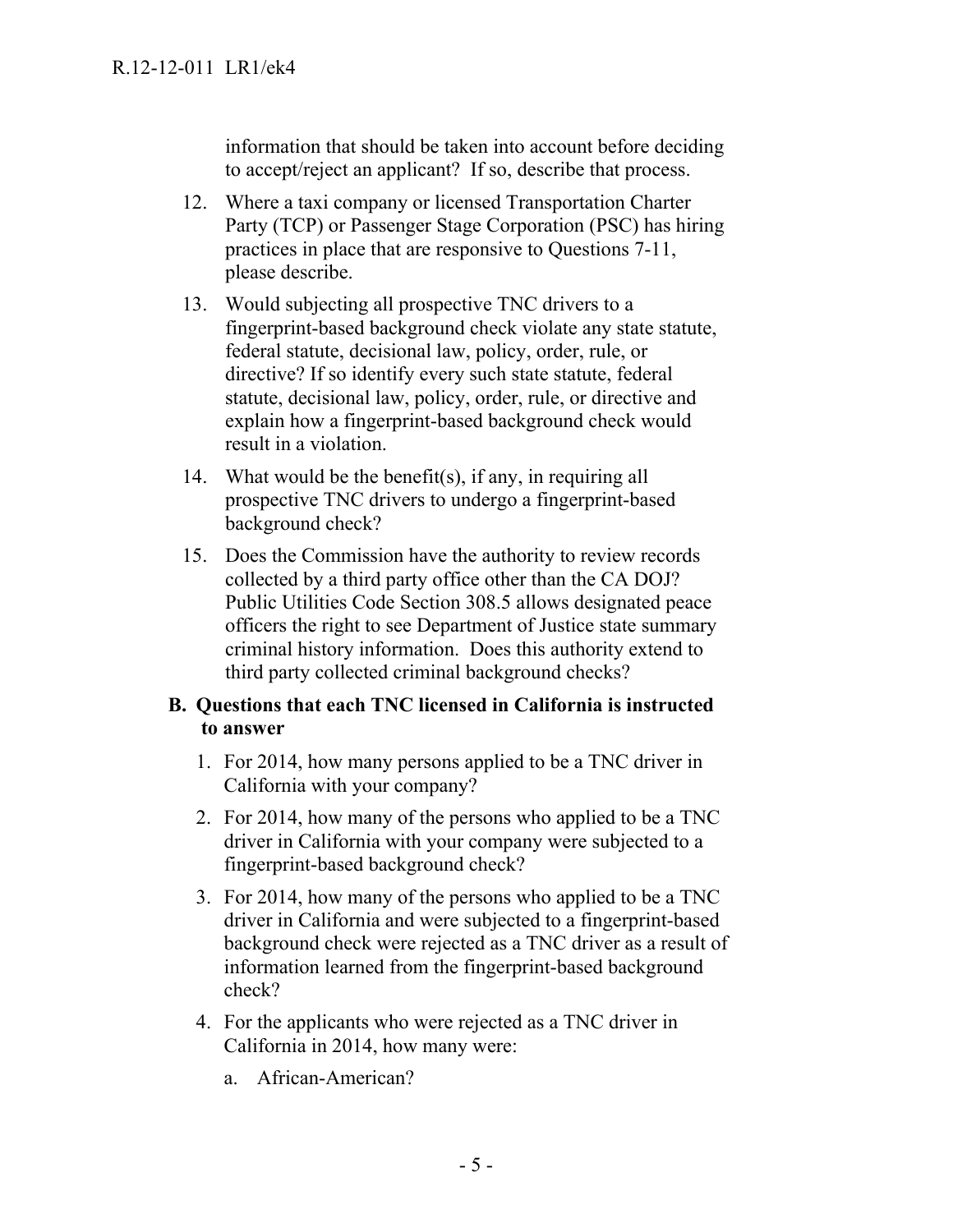- b. Latino?
- c. White?
- d. Asian? or
- e. Another racial or ethnic group?
- 5. For 2015, how many persons applied to be a TNC driver in California with your company?
- 6. For 2015, how many of the persons who applied to be a TNC driver in California with your company were subjected to a fingerprint-based background check?
- 7. For 2015, how many of the persons who applied to be a TNC driver in California and were subjected to a fingerprint-based background check were rejected as a TNC driver as a result of information learned from the fingerprint-based background check?
- 8. For the applicants who were rejected as a TNC driver in California in 2015, how many were African-American, Latino, White, Asian, or of another racial or ethnic group?
- 9. From January 1, 2016 through May 31, 2016, how many persons applied to be a TNC driver in California with your company?
- 10. From January 1, 2016 through May 31, 2016, how many of the persons who applied to be a TNC driver in California with your company were subjected to a fingerprint-based background check?
- 11. From January 1, 2016 through May 31, 2016, how many of the persons who applied to be a TNC driver in California and were subjected to a fingerprint-based background check were rejected as a TNC driver as a result of information learned from the fingerprint-based background check?
- 12. For the applicants who were rejected as a TNC driver in California between January 1, 2016 and May 31, 2016, how many were African-American, Latino, White, Asian, or of another racial or ethnic group?
- 13. Identify all other jurisdictions outside of California where you conduct a fingerprint-based background check before accepting an applicant to be a TNC driver.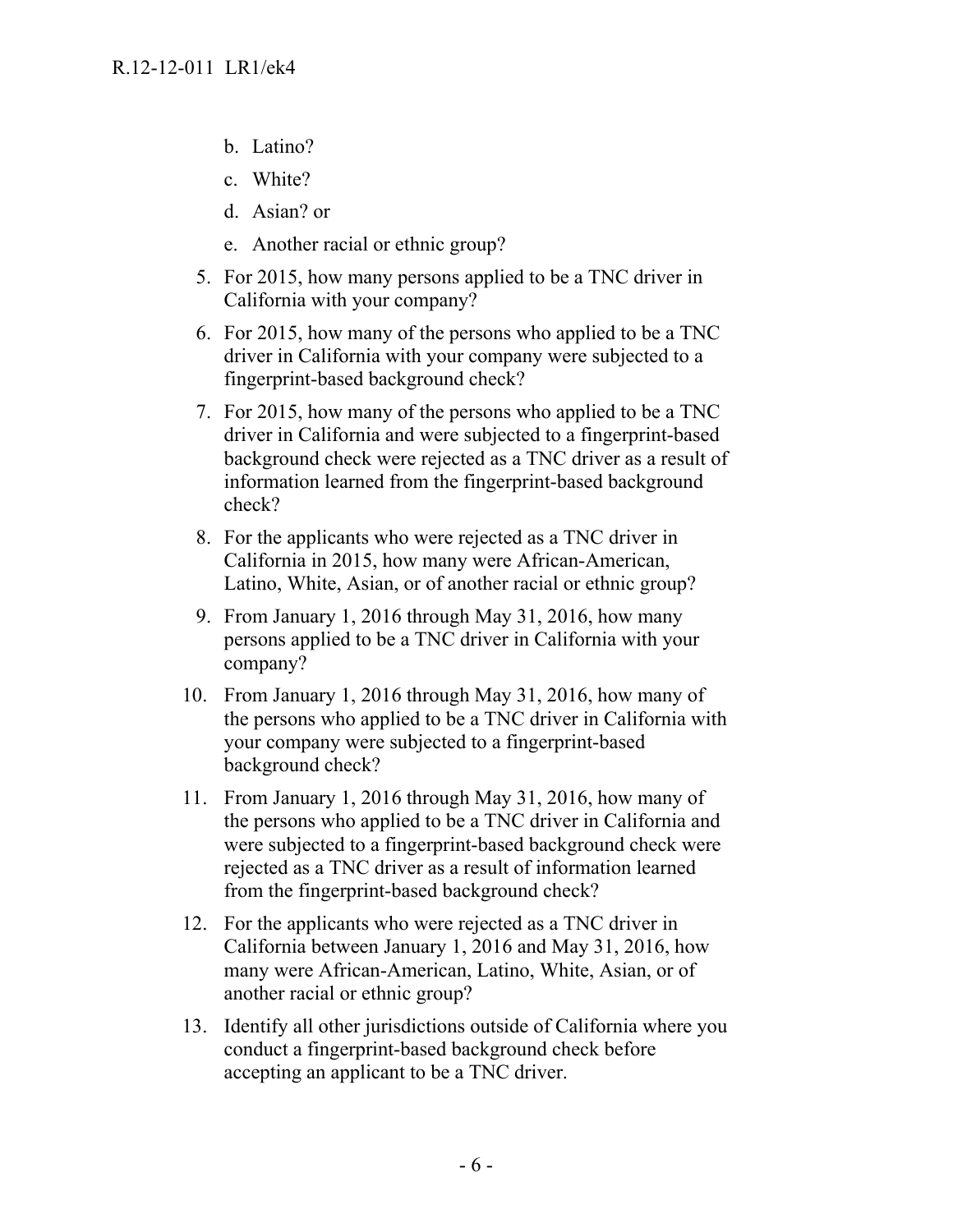# **C. Questions that each TNC licensed in a state other than California is instructed to answer**

- 1. For 2014, how many persons applied to be a TNC driver in states other than California with your company?
- 2. For 2014, how many of the persons who applied to be a TNC driver in states other than California with your company were subjected to a fingerprint-based background check?
- 3. For 2014, how many of the persons who applied to be a TNC driver in states other than California and were subjected to a fingerprint-based background check were rejected as a TNC driver as a result of information learned from the fingerprintbased background check?
- 4. For the applicants who were rejected as a TNC driver in states other than California in 2014, how many were African-American, Latino, White, Asian, or of another racial or ethnic group?
- 5. For 2015, how many persons applied to be a TNC driver in states other than California with your company?
- 6. For 2015, how many of the persons who applied to be a TNC driver in states other than California with your company were subjected to a fingerprint-based background check?
- 7. For 2015, how many of the persons who applied to be a TNC driver in states other than California and were subjected to a fingerprint-based background check were rejected as a TNC driver as a result of information learned from the fingerprint-based background check?
- 8. For the applicants who were rejected as a TNC driver in states other than California in 2015, how many were African-American, Latino, White, Asian, or of another racial or ethnic group?
- 9. From January 1, 2016 through May 31, 2016, how many persons applied to be a TNC driver in states other than California with your company?
- 10. From January 1, 2016 through May 31, 2016, how many of the persons who applied to be a TNC driver in states other than California with your company were subjected to a fingerprint-based background check?